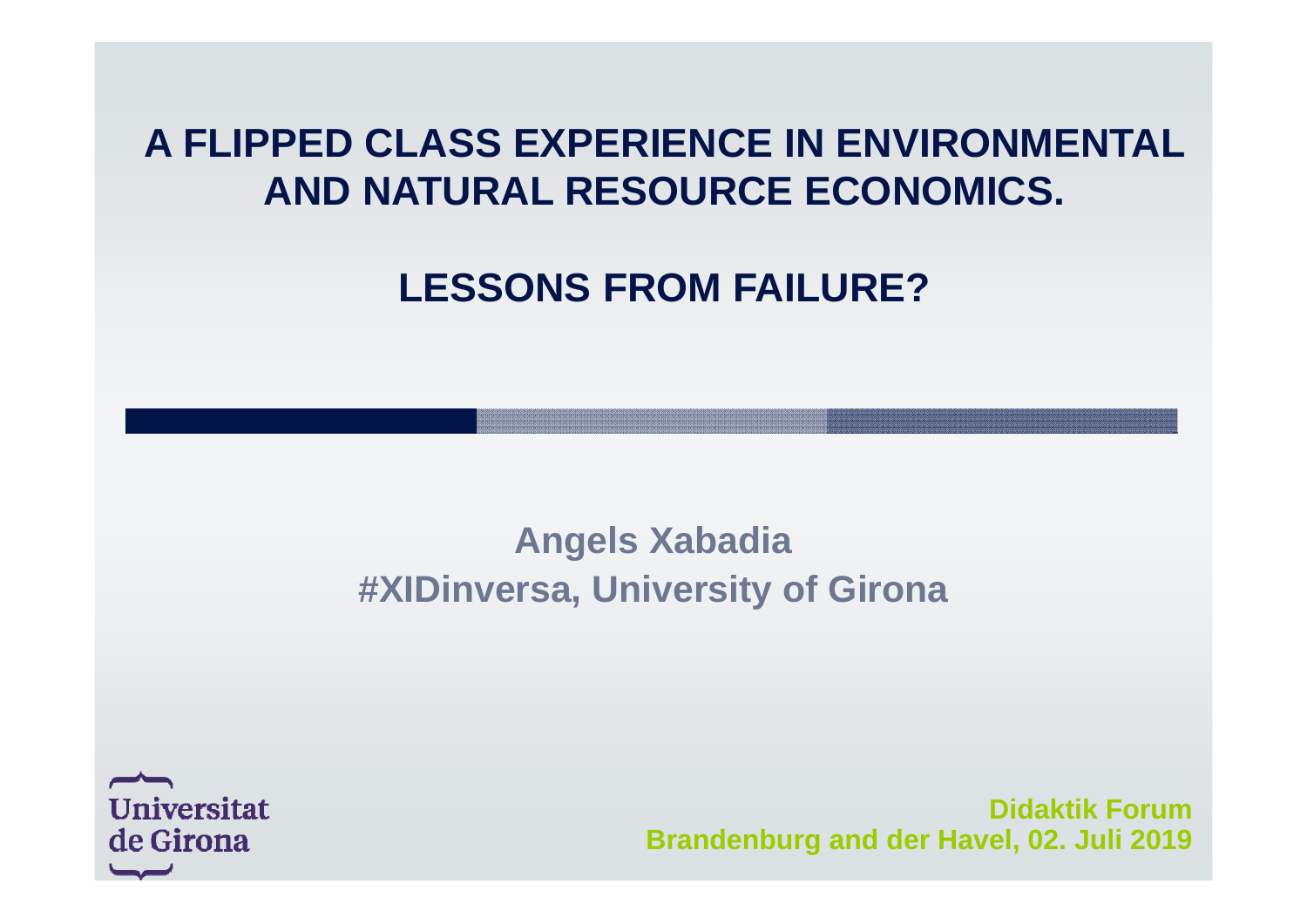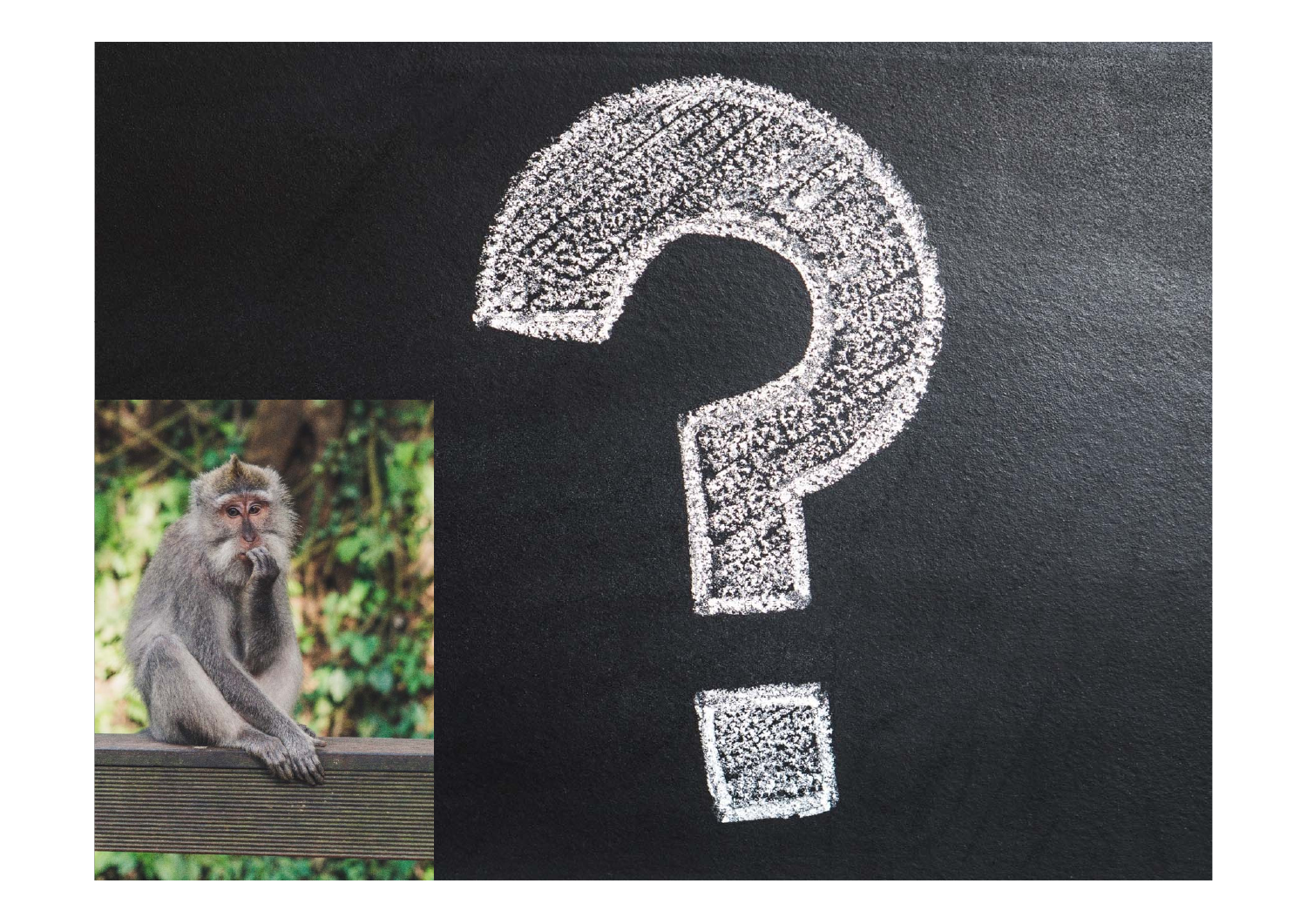| <b>INTRODUCTION</b>                | <b>EXPERIENCE</b>                     | <b>RESULTS</b> | <b>CONCLUSIONS</b> |  |  |  |  |
|------------------------------------|---------------------------------------|----------------|--------------------|--|--|--|--|
| <b>Schedule</b>                    |                                       |                |                    |  |  |  |  |
|                                    |                                       |                |                    |  |  |  |  |
| Introduction<br>$\frac{1}{2}$      |                                       |                |                    |  |  |  |  |
| <b>Experience</b><br>$\frac{1}{2}$ |                                       |                |                    |  |  |  |  |
| $\mathbf{a}$ .                     | Context of the subject                |                |                    |  |  |  |  |
| - Work plan                        |                                       |                |                    |  |  |  |  |
| <b>Results</b><br>$\frac{1}{2}$    |                                       |                |                    |  |  |  |  |
| à.                                 | Interests, difficulties, evaluations, |                |                    |  |  |  |  |
| $\frac{d^2\phi}{dt^2}$             | <b>Discussion and conclusions</b>     |                |                    |  |  |  |  |
|                                    |                                       |                |                    |  |  |  |  |
|                                    |                                       |                |                    |  |  |  |  |
|                                    |                                       |                |                    |  |  |  |  |
|                                    |                                       |                | <b>Slide 3/24</b>  |  |  |  |  |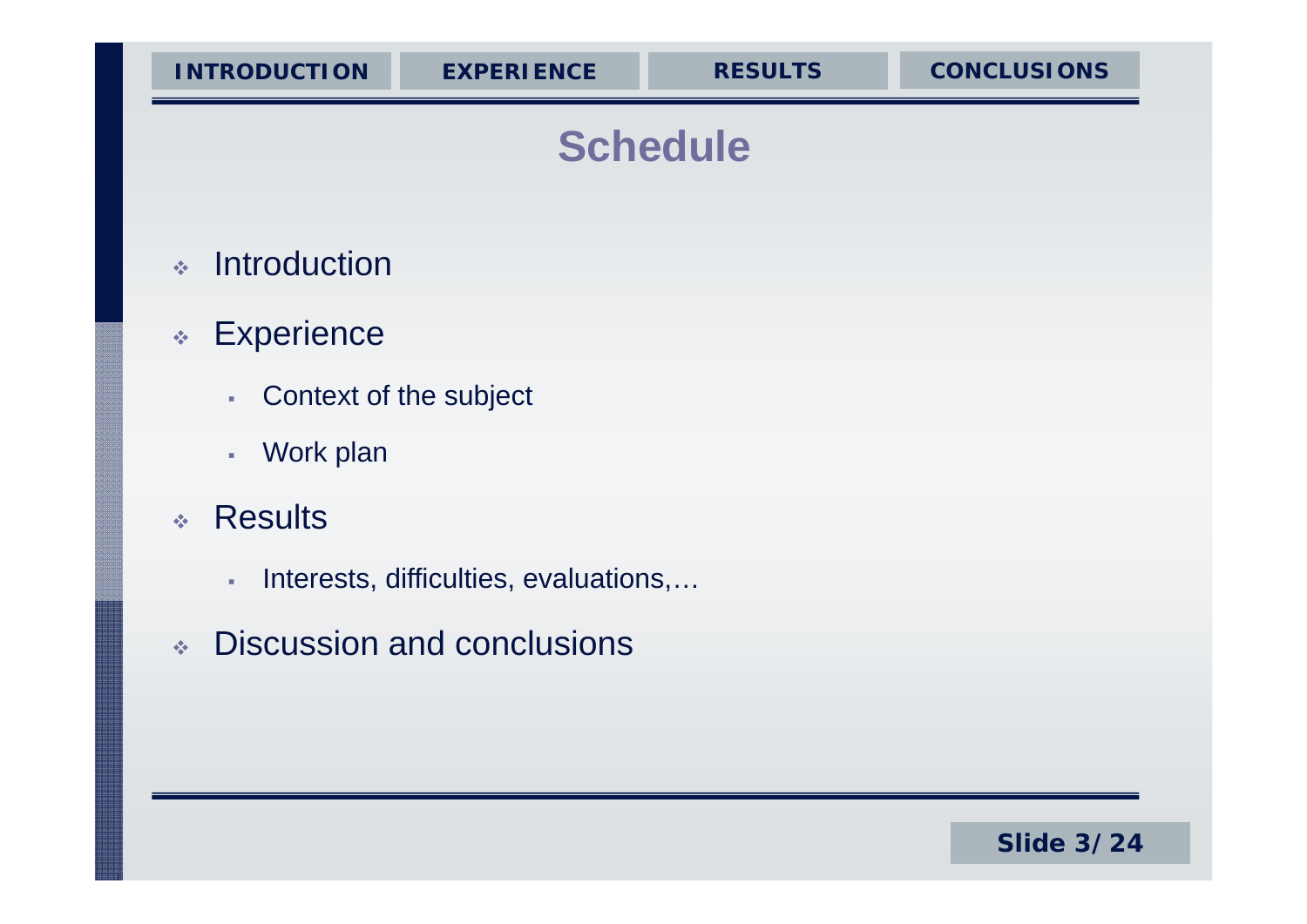

**Slide 4/24**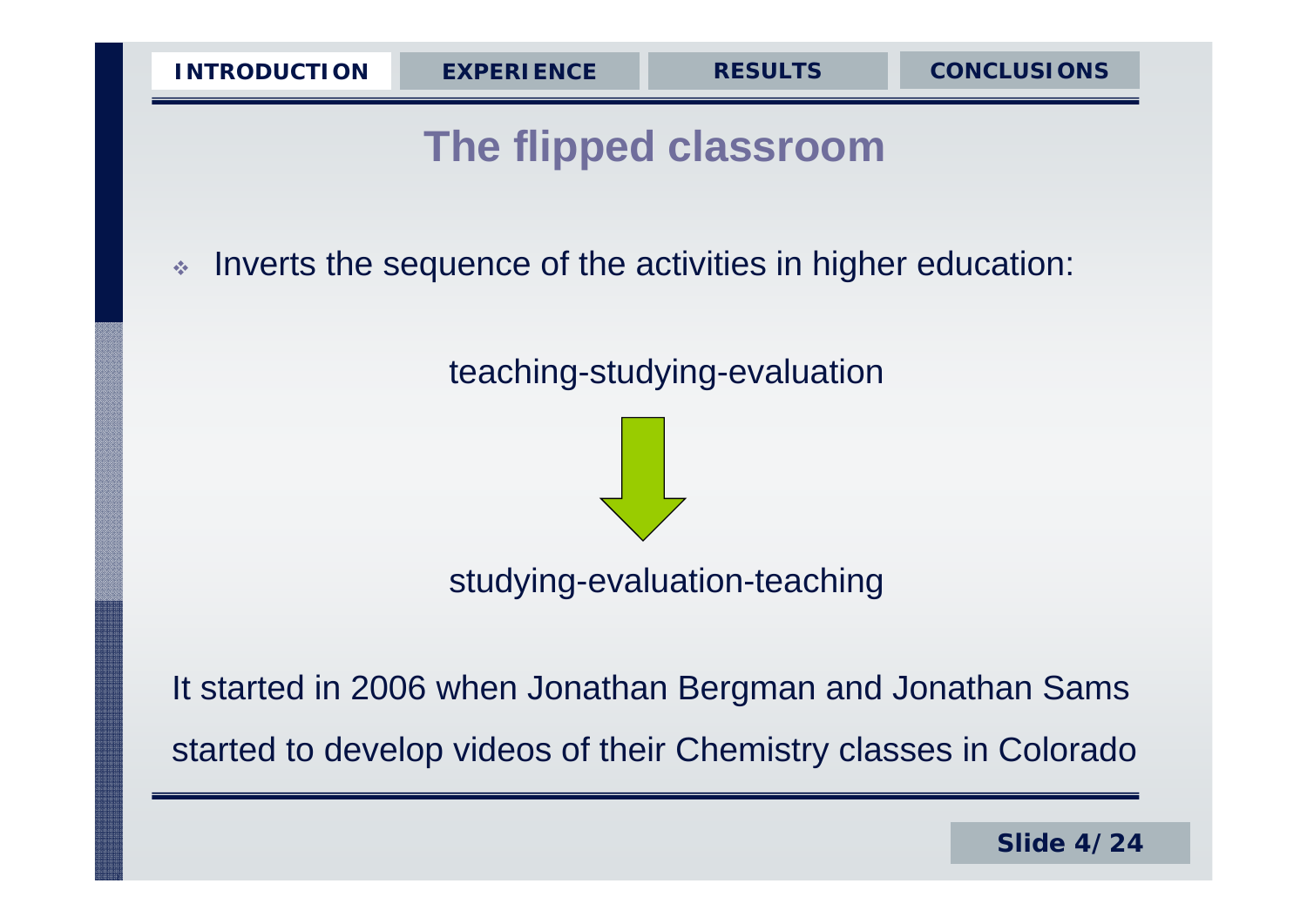# **Advantages**

#### **Based on <sup>a</sup> review by Akçayı<sup>r</sup> and Akçayı<sup>r</sup> (2018)**

- Improves learning performance (Bhagat et al. 2016)
- Satisfaction (Bösner et al. 2015)
- $\frac{1}{2}$ Engagement (Khanova et al. 2015)
- $\frac{1}{2} \frac{1}{2} \frac{1}{2}$ Flexible learning (Nguyen et al. 2016)
- More efficient class time (Davies et al. 2013)
- Positive feedback from students (Mylott et al. 2016)
- Interaction students instructor (Ryan and Reid 2016)

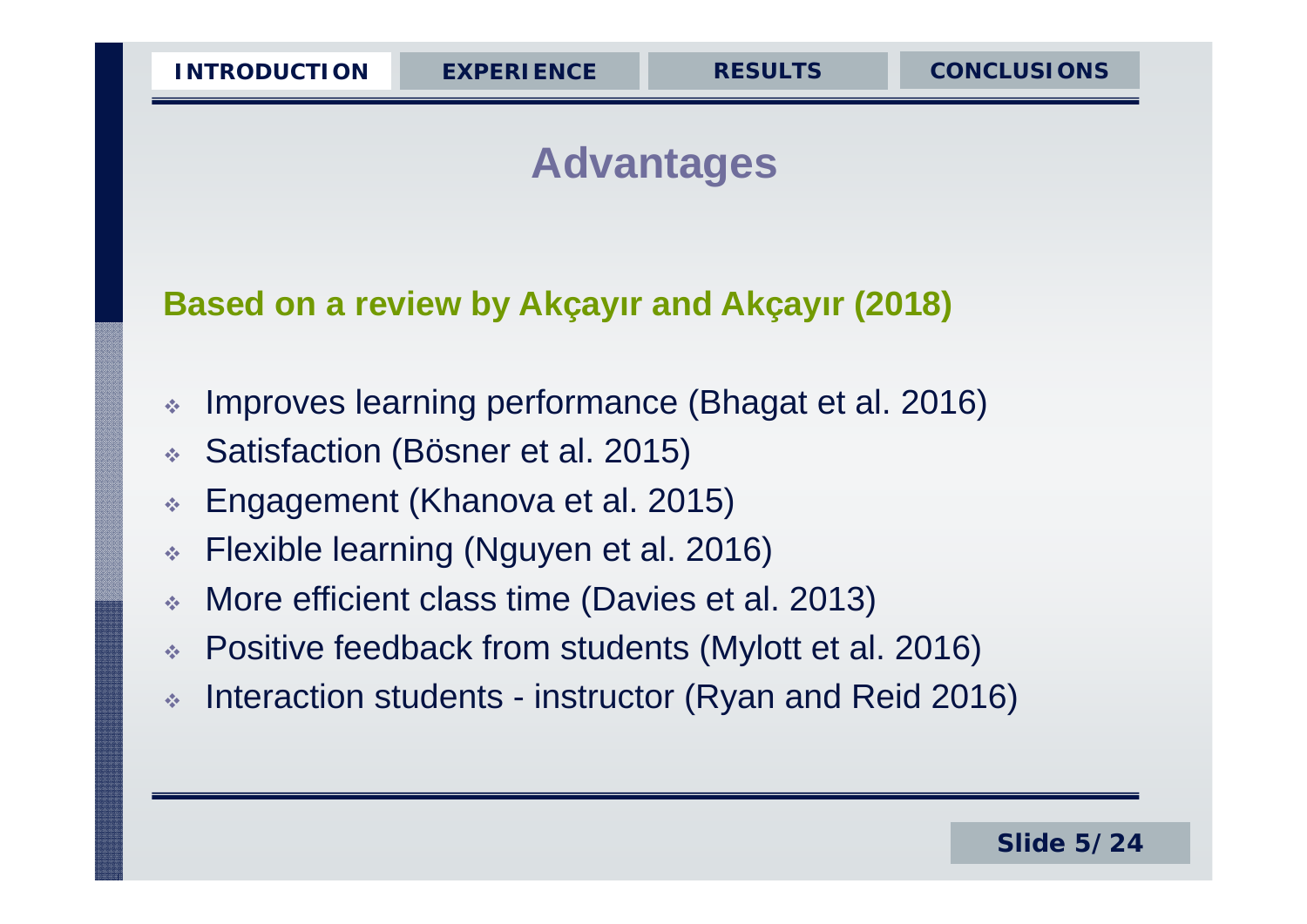# **Challenges**

- Limited student preparation before class (Al-Zahrani 2015)
- Students need guidelines at home (Wanner and Palmer 2015)
- $\frac{1}{2}$ Unable to get help while out of class (Chen et al. 2015)
- $\frac{1}{2}$ Time consuming (Smith 2013)
- $\mathcal{L}$ Workload increase (Khanova et al. 2015)
- Students do not prefer it (Porcaro et al. 2016)
- Teacher: time consuming (Wanner and Palmer 2015)
- $\frac{1}{2} \frac{1}{2} \frac{1}{2}$ Teacher: higher workload (Sage and Sele 2015)
- $\frac{d^2\phi}{dt^2}$ Quality of material (videos…) (Moraros et al. 2015)

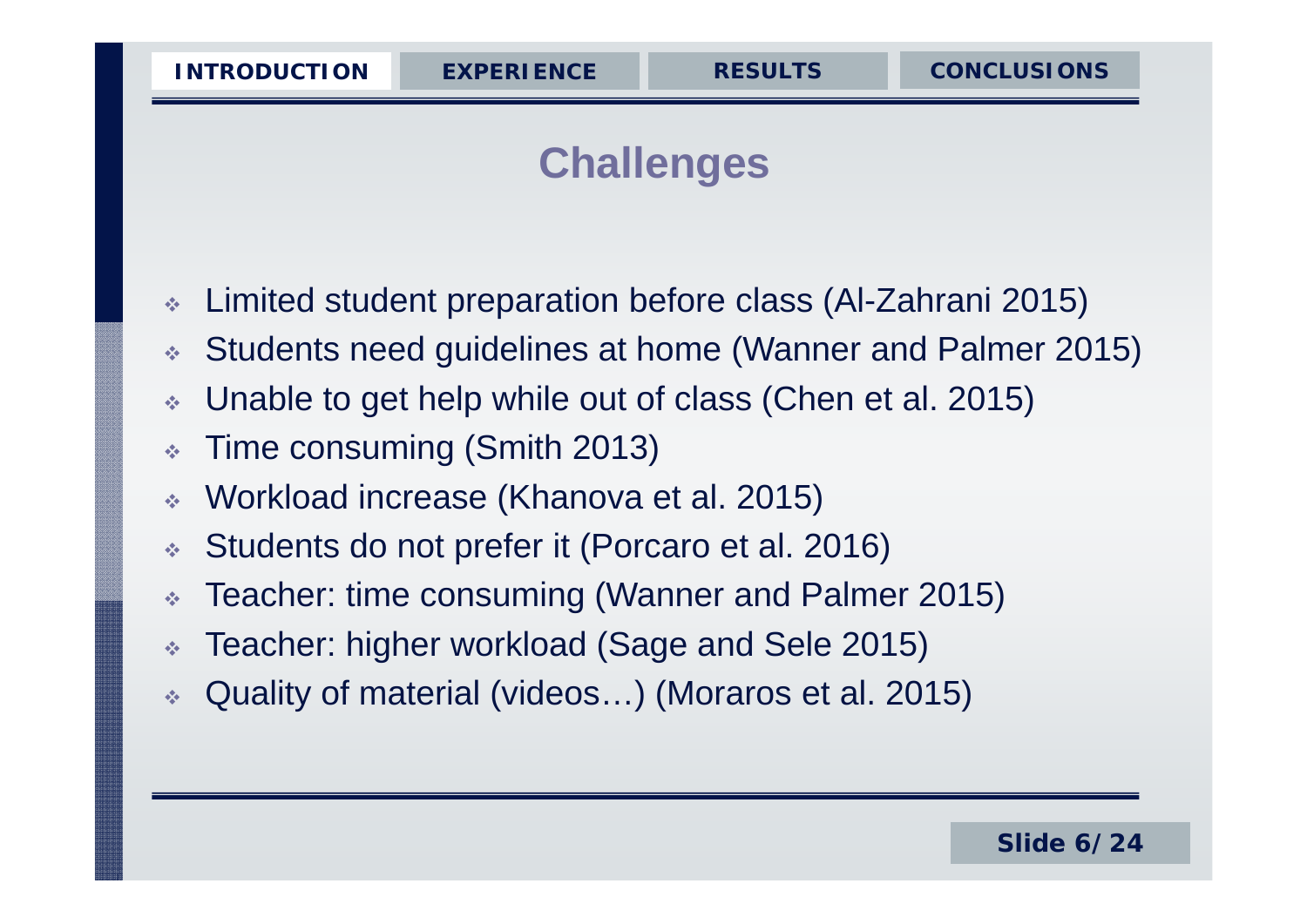

**Slide 7/24**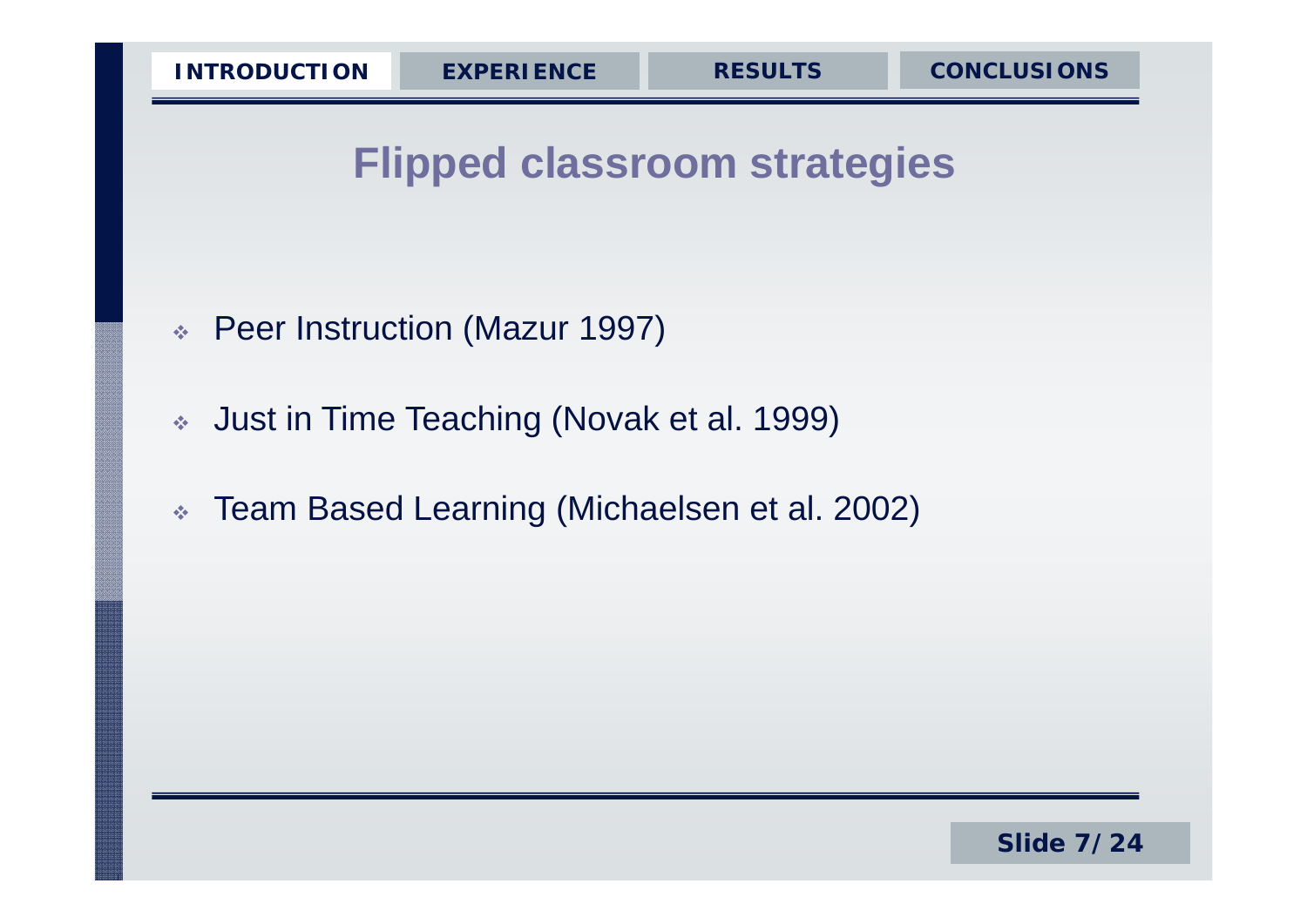## **Subjects of the 3rd year of Economics**

| <b>Annual: Econometrics - 12 ECTS</b>                        |                               |  |  |  |
|--------------------------------------------------------------|-------------------------------|--|--|--|
| 1st semester                                                 | 2nd semester                  |  |  |  |
| <b>Public economics</b>                                      | Contemporary economic history |  |  |  |
| <b>Economics of the environment</b><br>and natural resources | <b>Macroeconomic analysis</b> |  |  |  |
| Microeconomic analysis                                       | <b>Applied economics I</b>    |  |  |  |
| <b>Economic policy I</b>                                     | <b>Elective</b>               |  |  |  |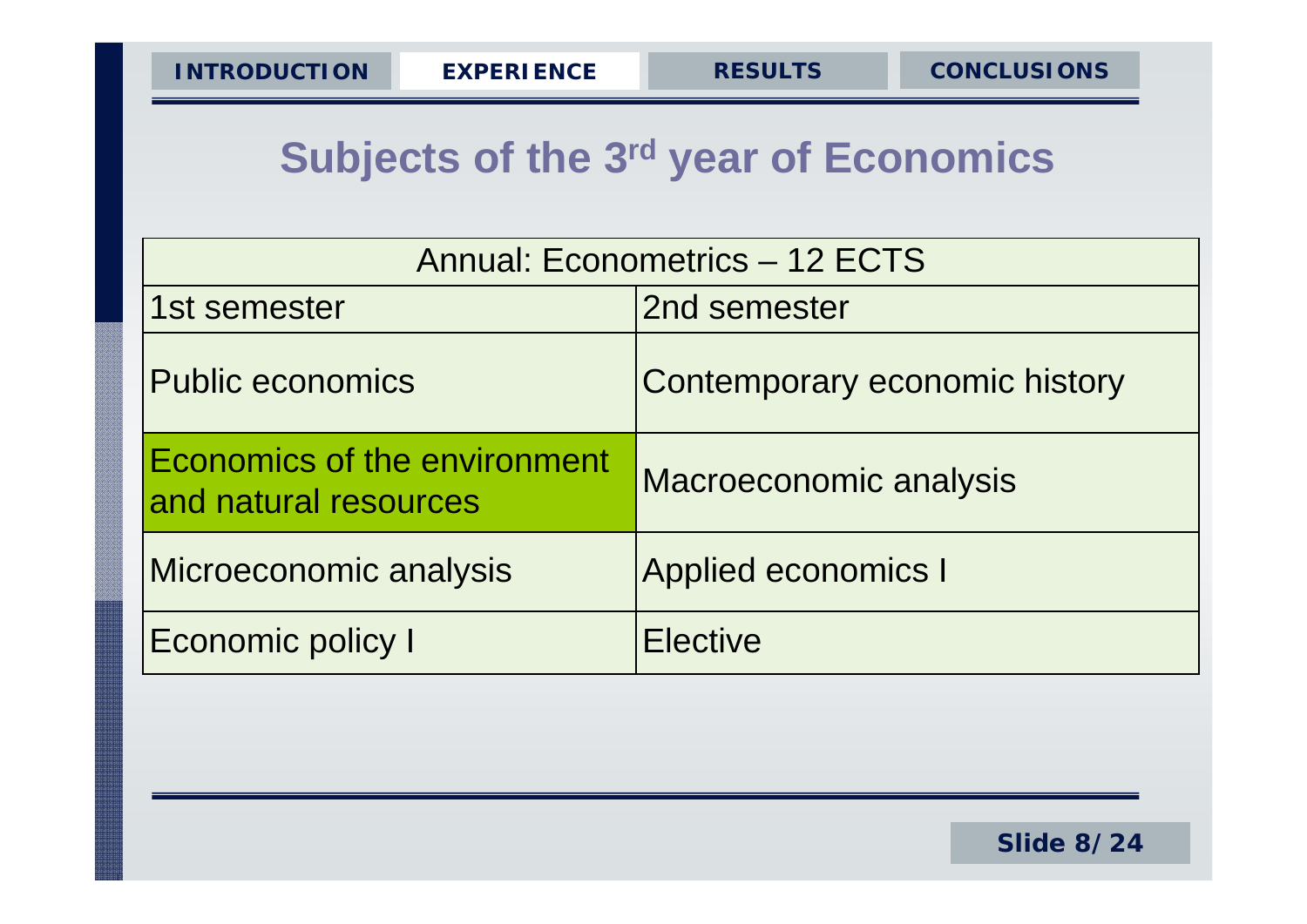![](_page_8_Figure_0.jpeg)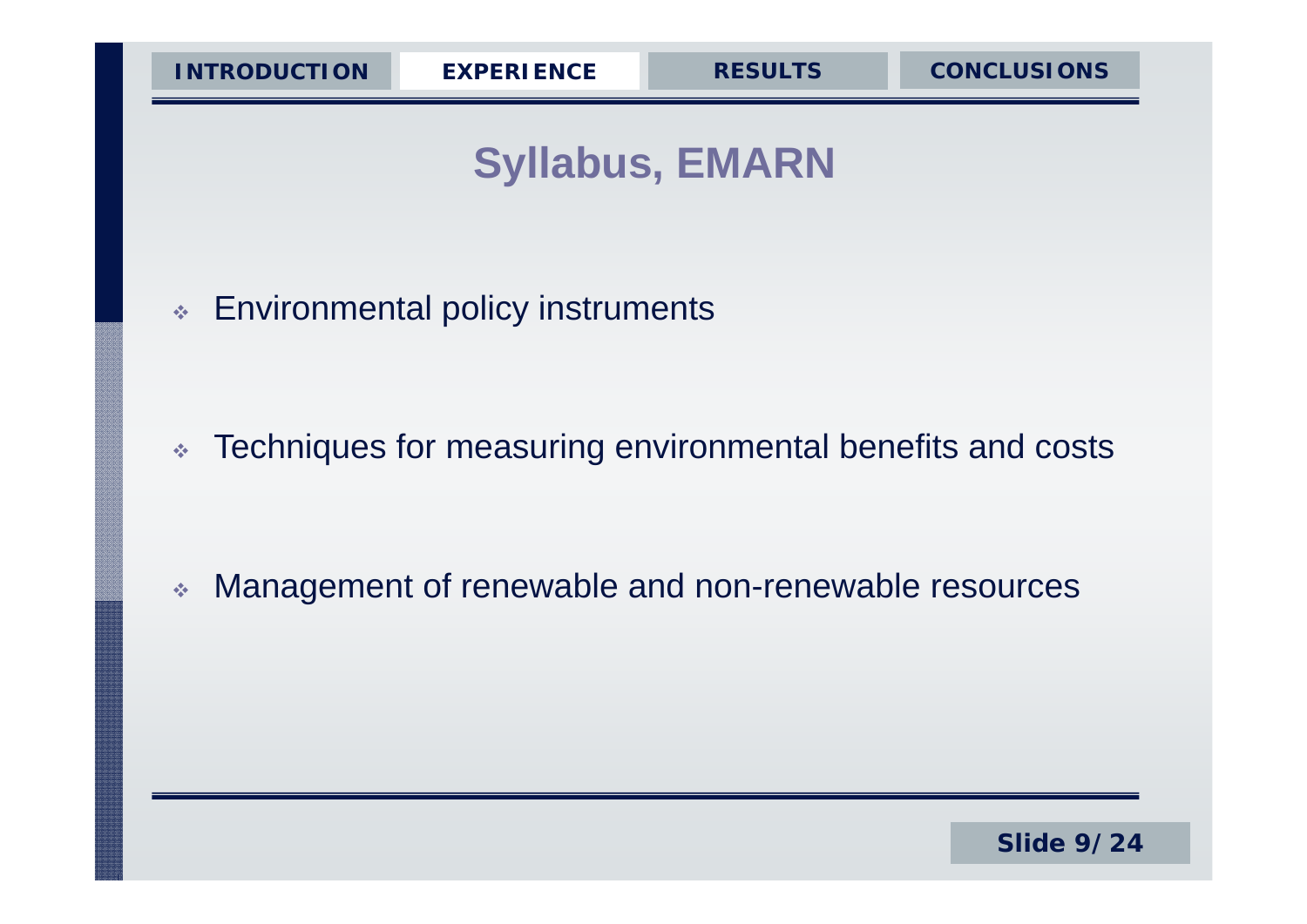#### **Activities and evaluation**

| <b>Activity</b>                  | <b>Type</b>                                                                        | $\frac{0}{0}$ |
|----------------------------------|------------------------------------------------------------------------------------|---------------|
| Individual exercises             | Just in time methodology                                                           | 30            |
| Group exercises and case studies | Activities in the computer<br>classroom                                            | 20            |
| Exam                             | Composed of questions on<br>theoretical aspects, as well as<br>numerical exercises | 50            |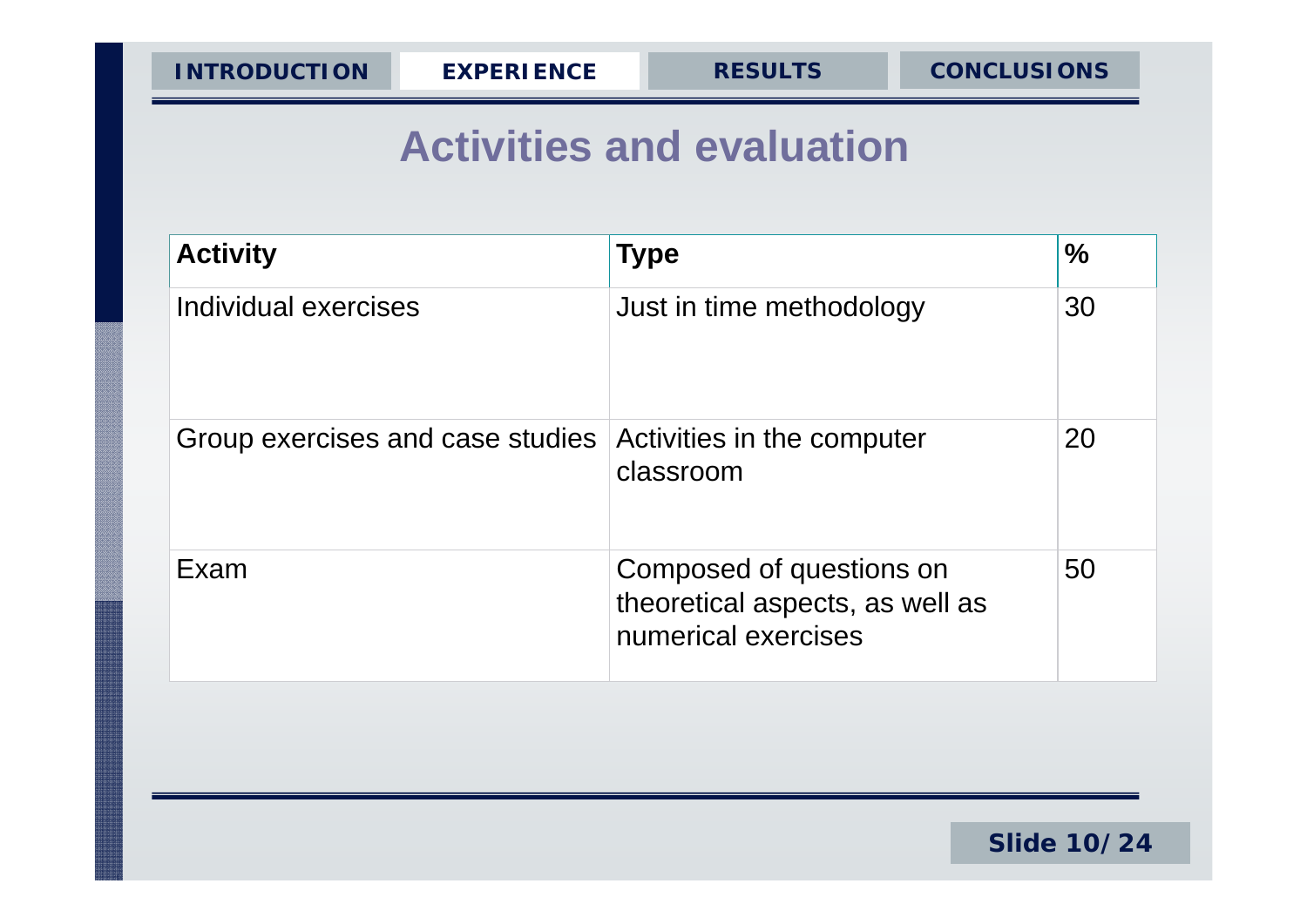### **Samples of activities**

 $\hat{\sigma}_{\hat{\Phi}}^{\hat{\Phi}}$ Environmental paper. Google scholar. Read the abstract and introduction.

![](_page_10_Figure_6.jpeg)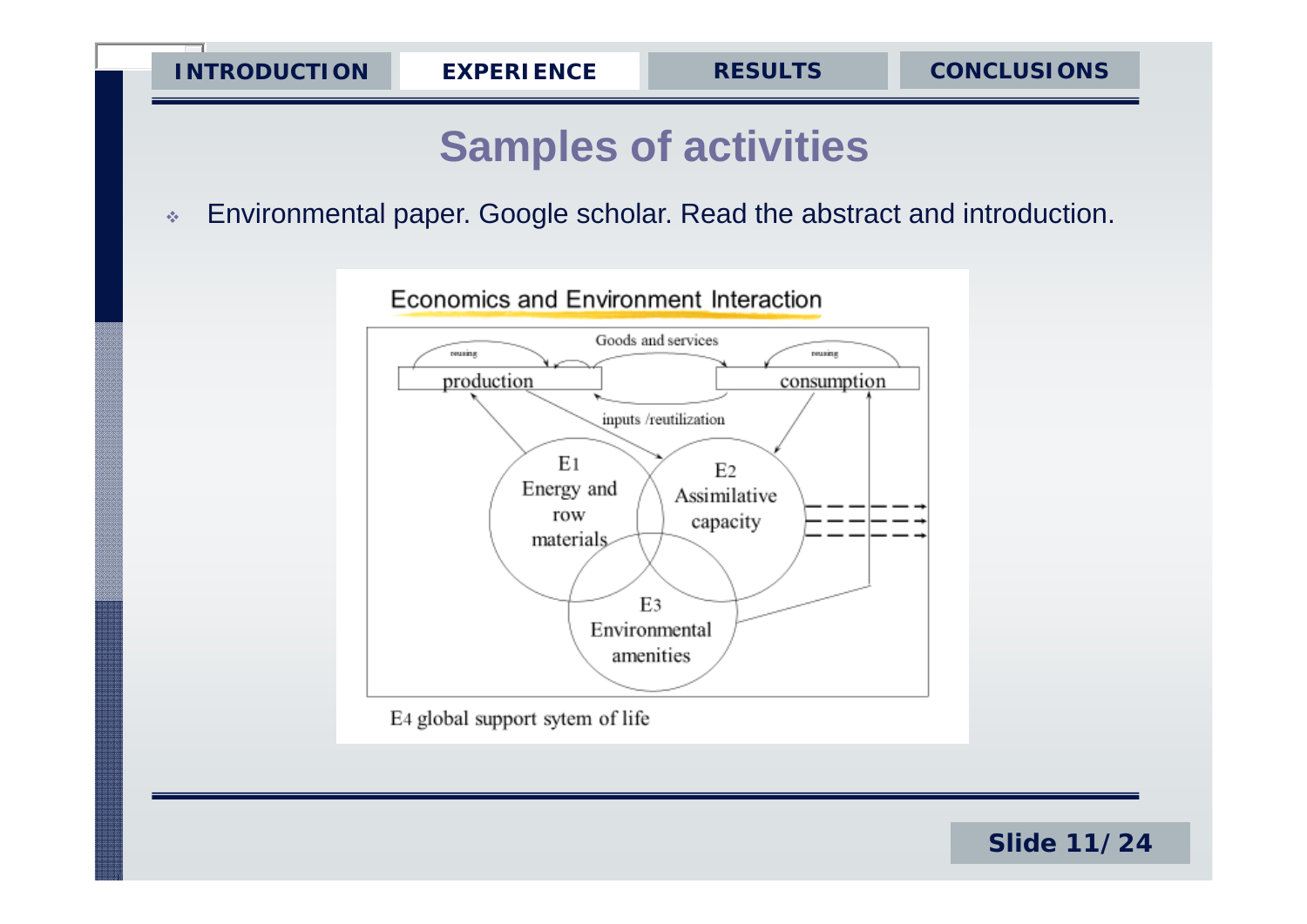**4**

### **Price-Value**

![](_page_11_Picture_5.jpeg)

![](_page_11_Picture_6.jpeg)

*Hygrophorus eburneus*

![](_page_11_Picture_8.jpeg)

![](_page_11_Picture_9.jpeg)

**Slide 12/24**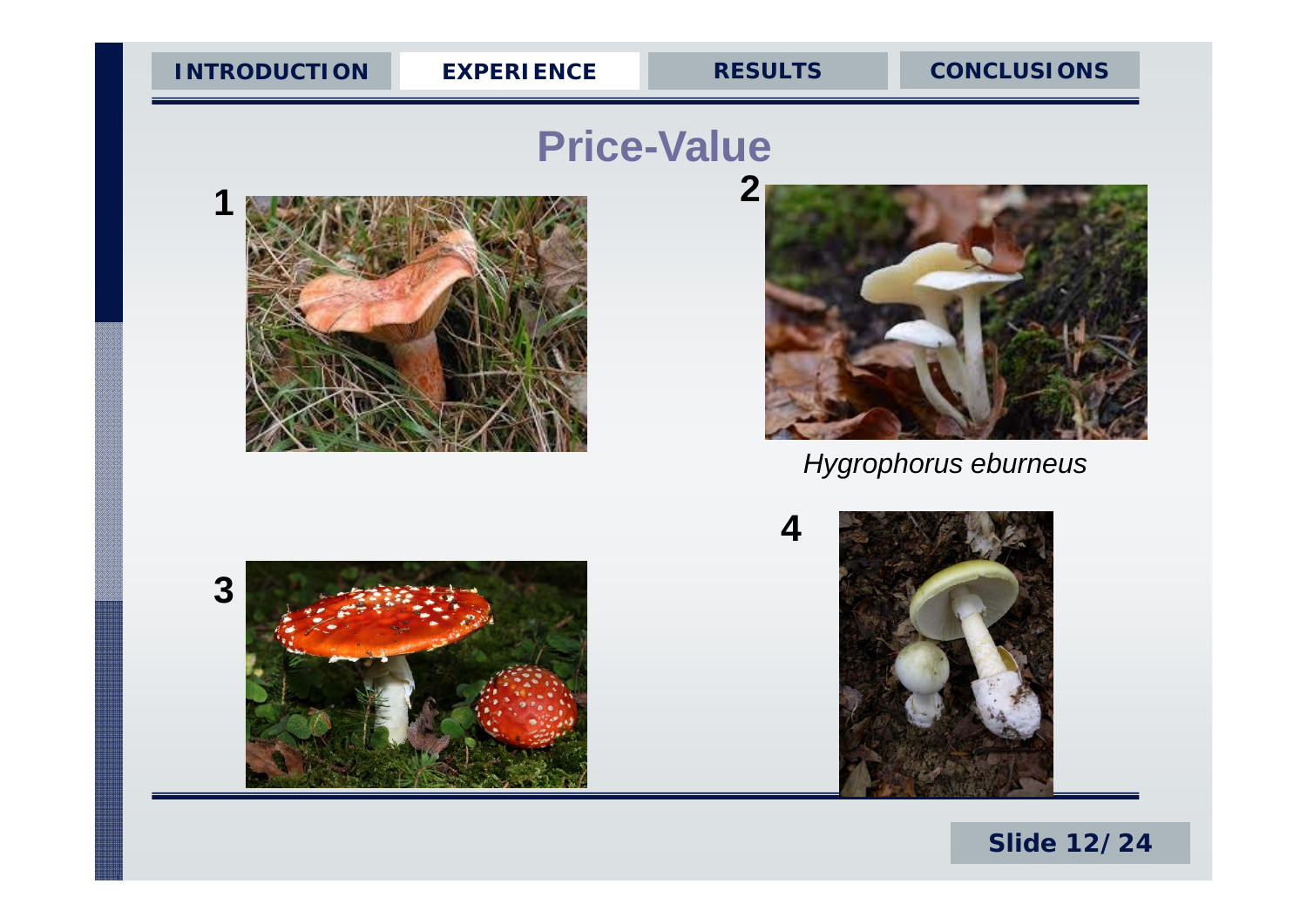![](_page_12_Figure_0.jpeg)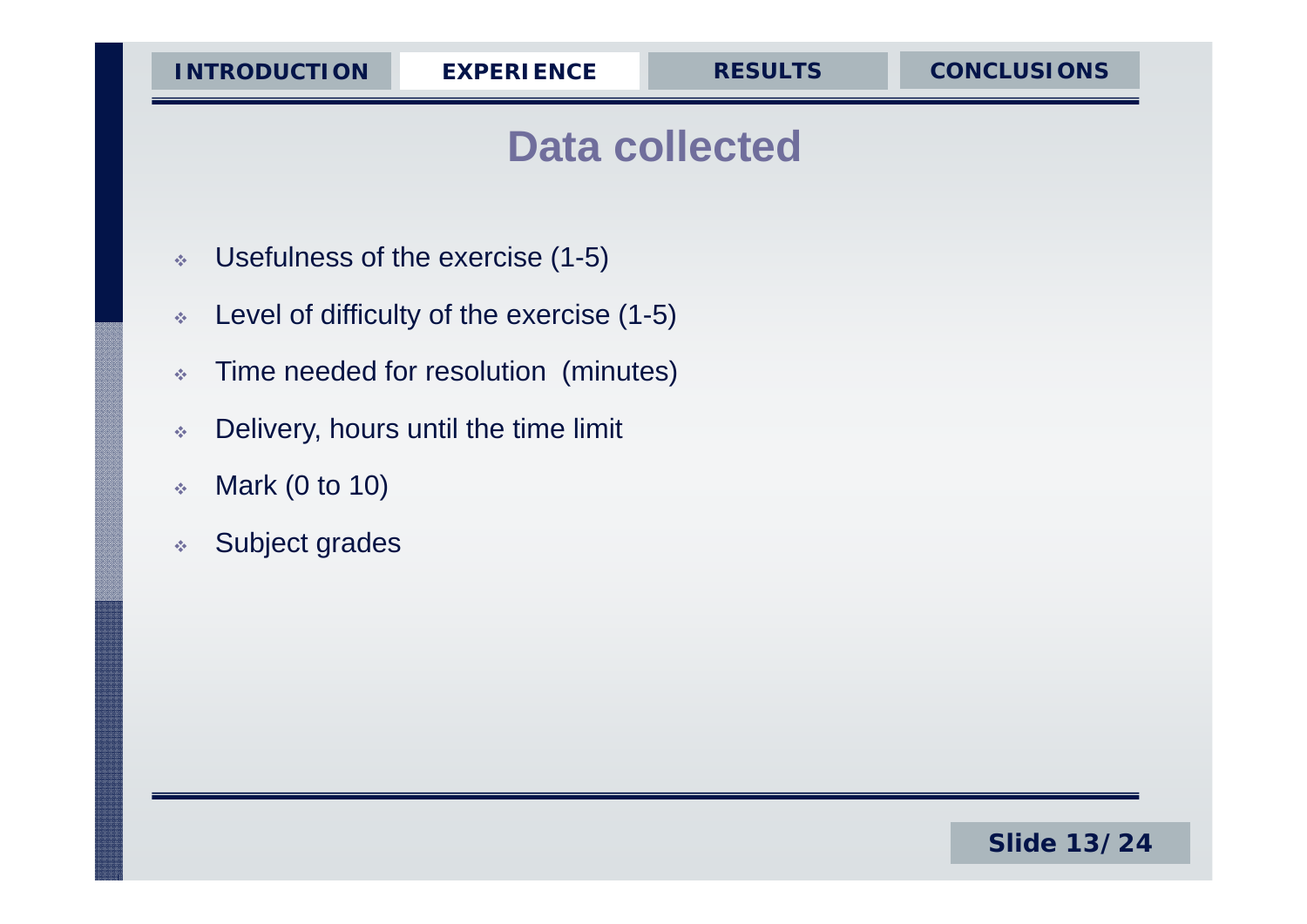### **Students who performed the tasks**

![](_page_13_Figure_5.jpeg)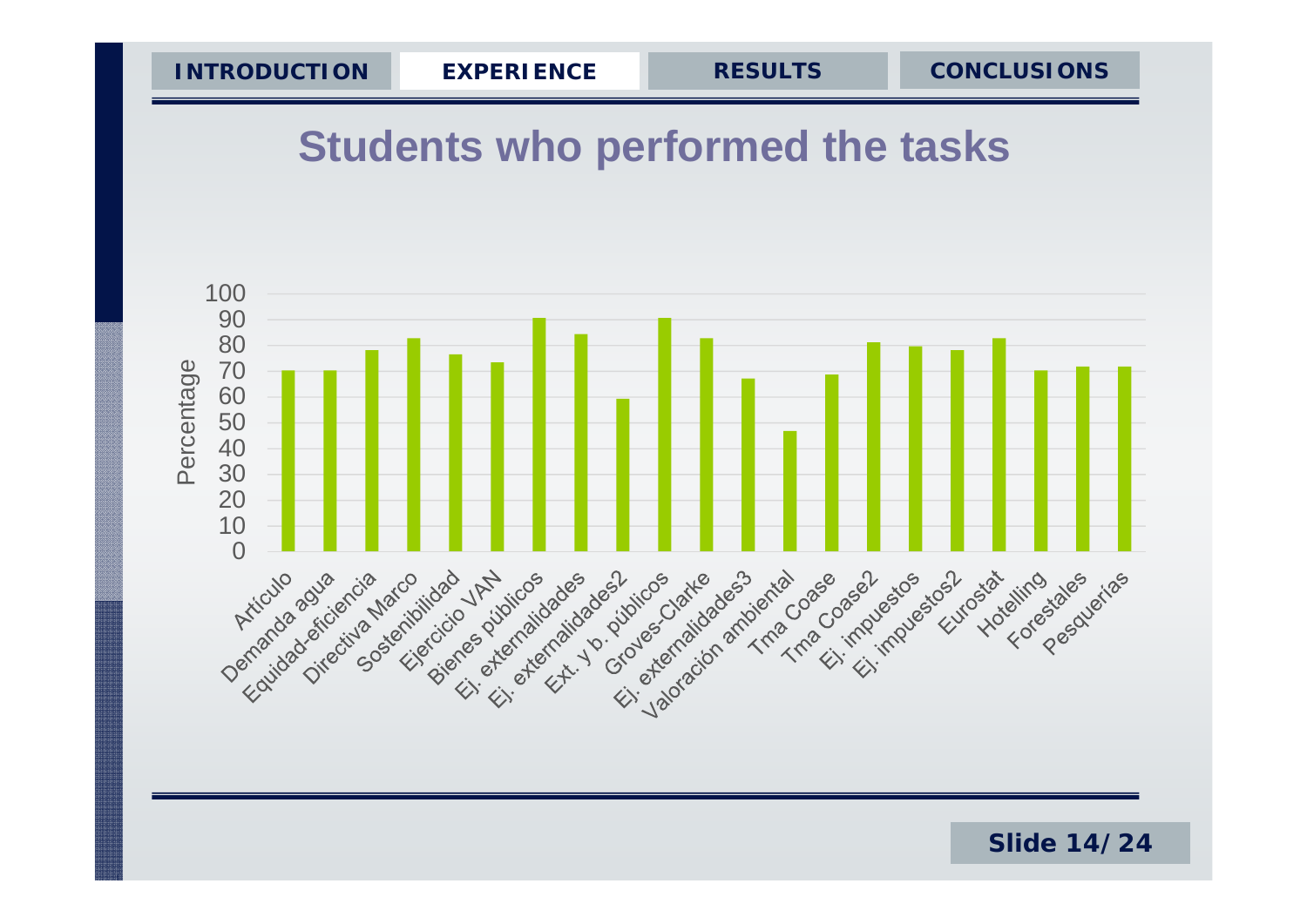![](_page_14_Figure_0.jpeg)

**Slide 15/24**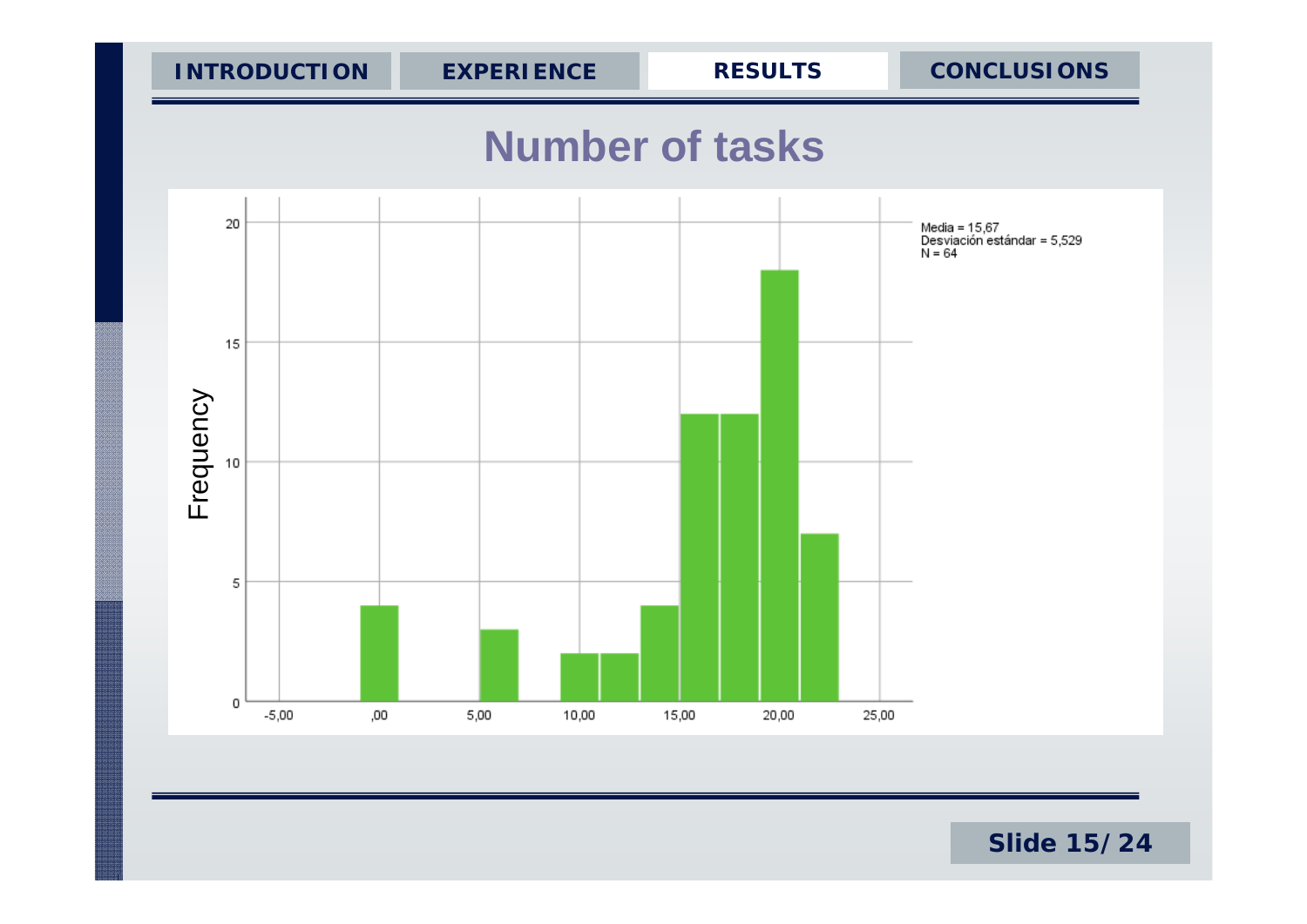![](_page_15_Figure_0.jpeg)

**Slide 16/24**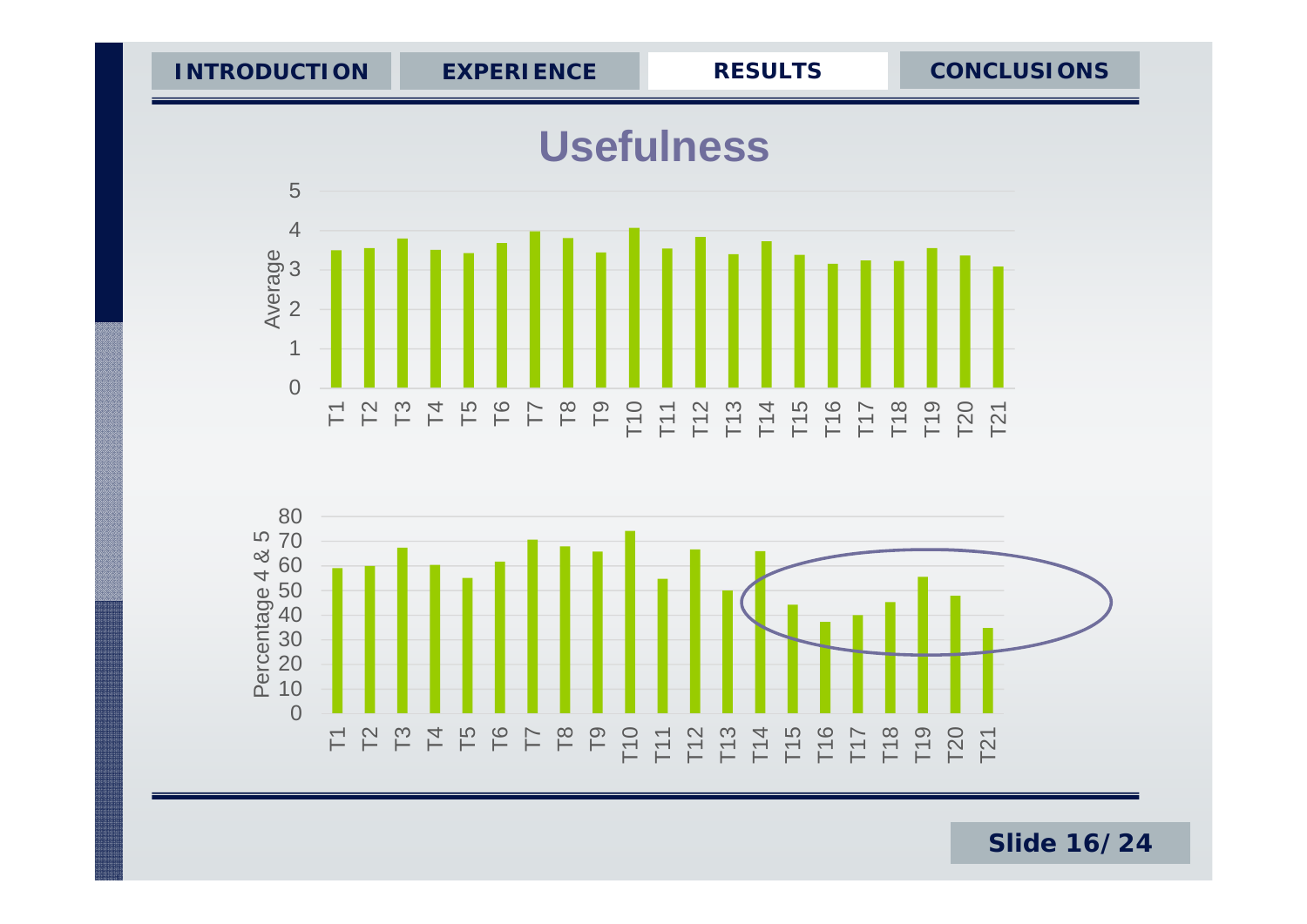![](_page_16_Figure_0.jpeg)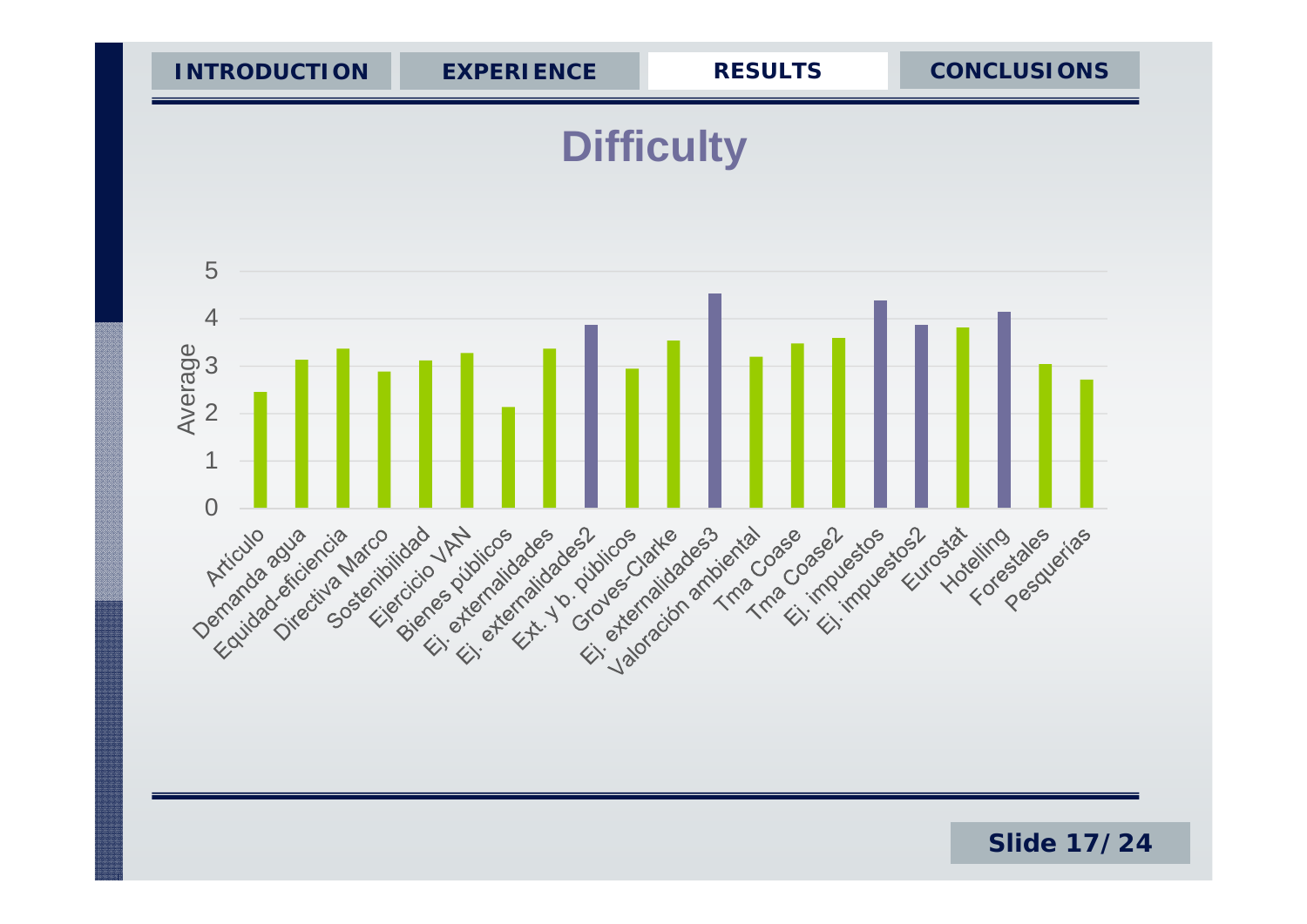#### **Time used for the tasks (minutes)**

![](_page_17_Figure_5.jpeg)

![](_page_17_Figure_6.jpeg)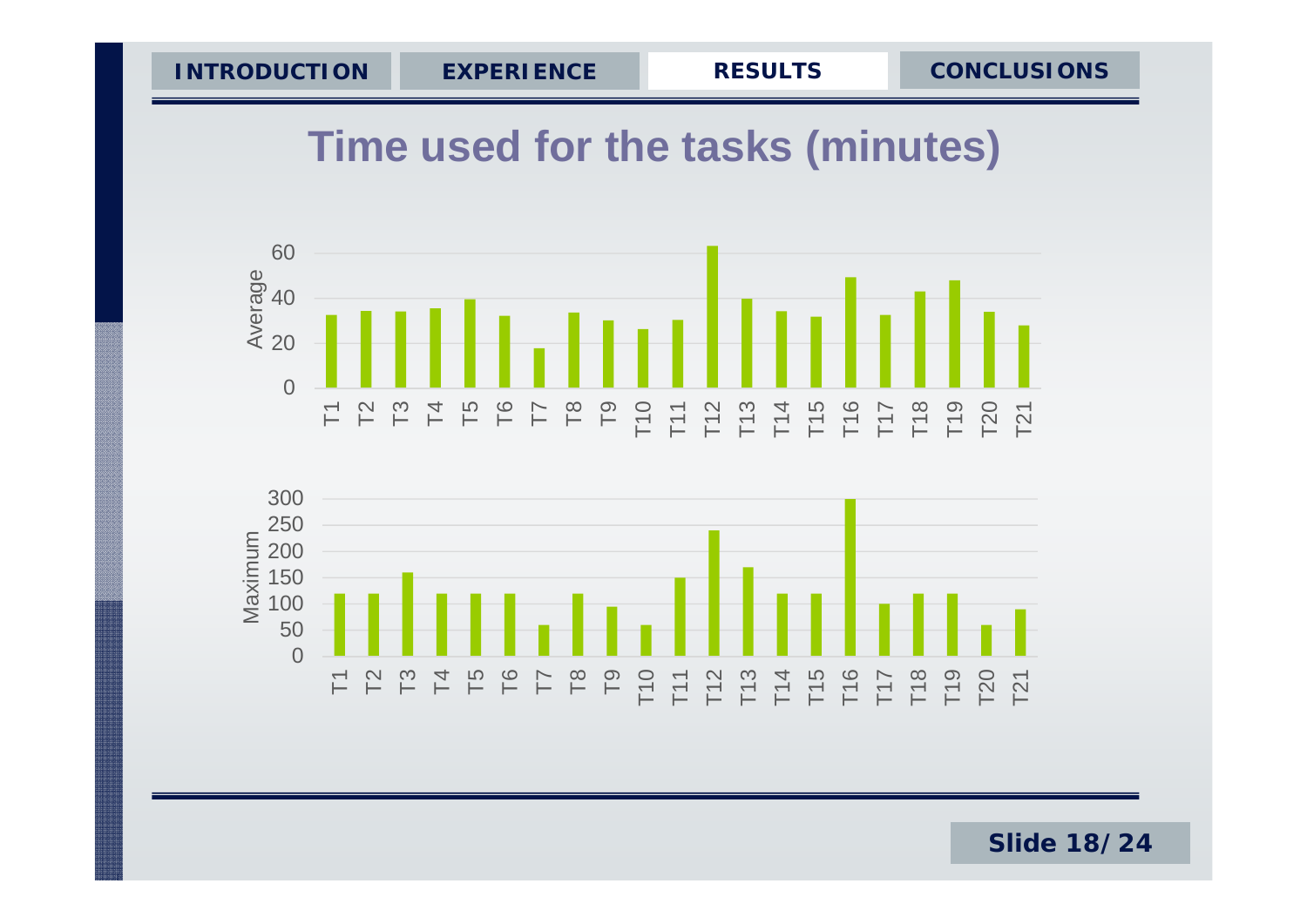![](_page_18_Figure_0.jpeg)

**Slide 19/24**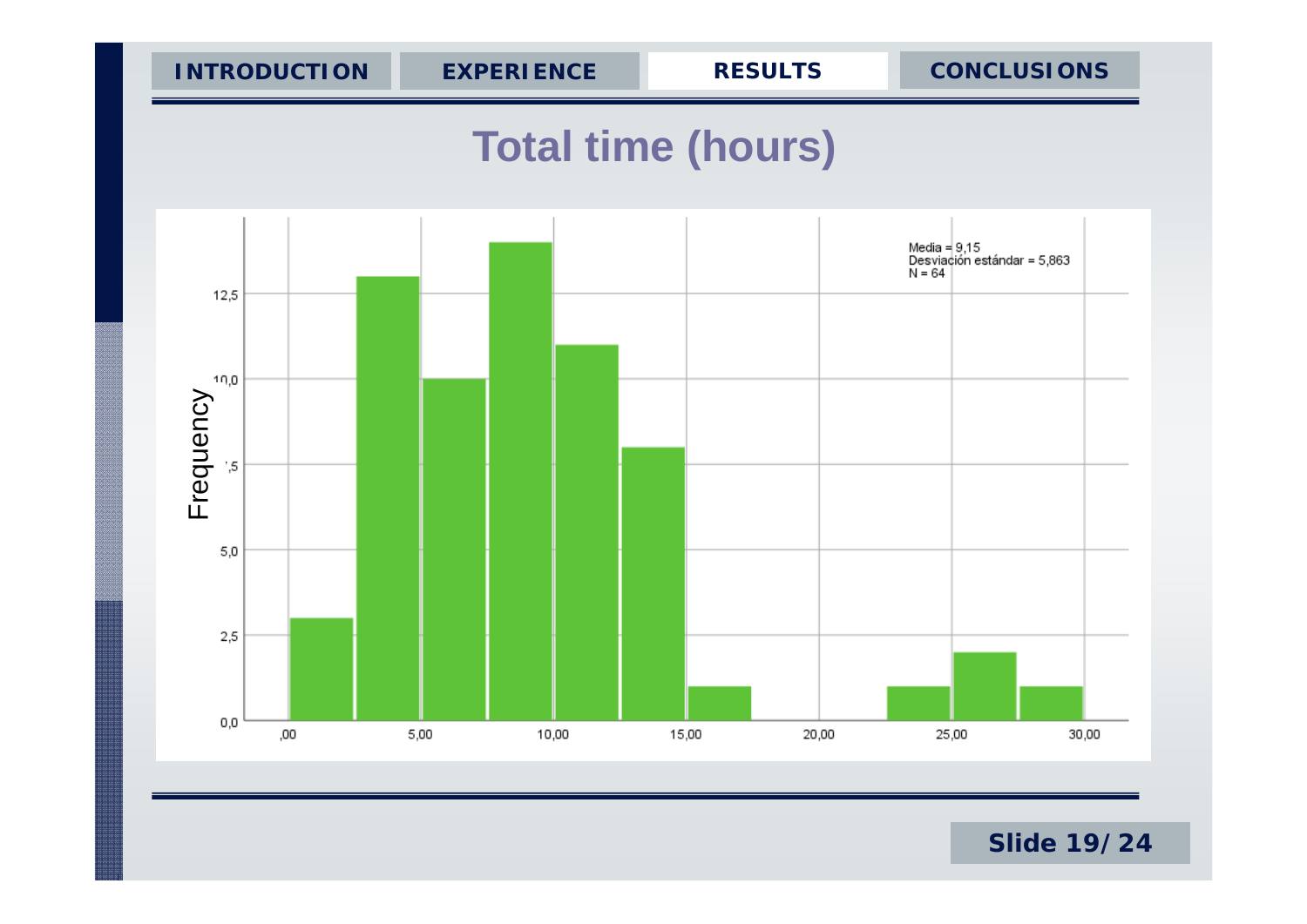| <b>INTRODUCTION</b> |                |           | <b>EXPERIENCE</b>               |                           | <b>RESULTS</b>                              |              | <b>CONCLUSIONS</b> |
|---------------------|----------------|-----------|---------------------------------|---------------------------|---------------------------------------------|--------------|--------------------|
|                     |                | Interest- | Interest-<br>Difficulty Minutes | Interest-<br><b>Marks</b> | Difficulties- Difficulty-<br><b>Minutes</b> | <b>Marks</b> |                    |
|                     | $\mathbf 1$    | $\star$   |                                 |                           |                                             | $(-)$ *      |                    |
|                     | $\overline{2}$ |           |                                 | $\star$                   |                                             |              |                    |
|                     | $\overline{4}$ |           |                                 |                           | $\star$                                     |              |                    |
|                     | 5              |           |                                 |                           | $***$                                       |              |                    |
|                     | 6              |           |                                 |                           | $\star$                                     | $(-)$ *      |                    |
|                     | $\overline{7}$ |           |                                 |                           |                                             |              |                    |
|                     | 8              |           | $\star$                         |                           | $***$                                       |              |                    |
|                     | 9              | $(-)$ *   | $(-)$ *                         | $\star$                   | $***$                                       | $(-)$ *      |                    |
|                     | 10             |           |                                 | $\star$                   | $***$                                       |              |                    |
|                     | 11             |           |                                 |                           | $\star$                                     |              |                    |
|                     | 12             |           |                                 |                           | $***$                                       |              |                    |
|                     | 13             |           |                                 |                           |                                             |              |                    |
|                     | 14             | $\star$   |                                 |                           | $***$                                       |              |                    |
|                     | 15             |           |                                 |                           | $***$                                       |              |                    |
|                     | 16             |           |                                 |                           | $\star$<br>$\star$                          |              |                    |
|                     | 17             | $\star$   |                                 |                           |                                             |              |                    |
|                     | 18             |           |                                 |                           |                                             |              |                    |
|                     | 19             |           |                                 |                           | $\star$                                     |              |                    |
|                     | 22             | $***$     | $\star$                         |                           | $\star$                                     |              |                    |
|                     | 23             | $***$     |                                 |                           | $***$                                       |              |                    |
|                     | 24             |           |                                 |                           |                                             |              |                    |

**Slide 20/24**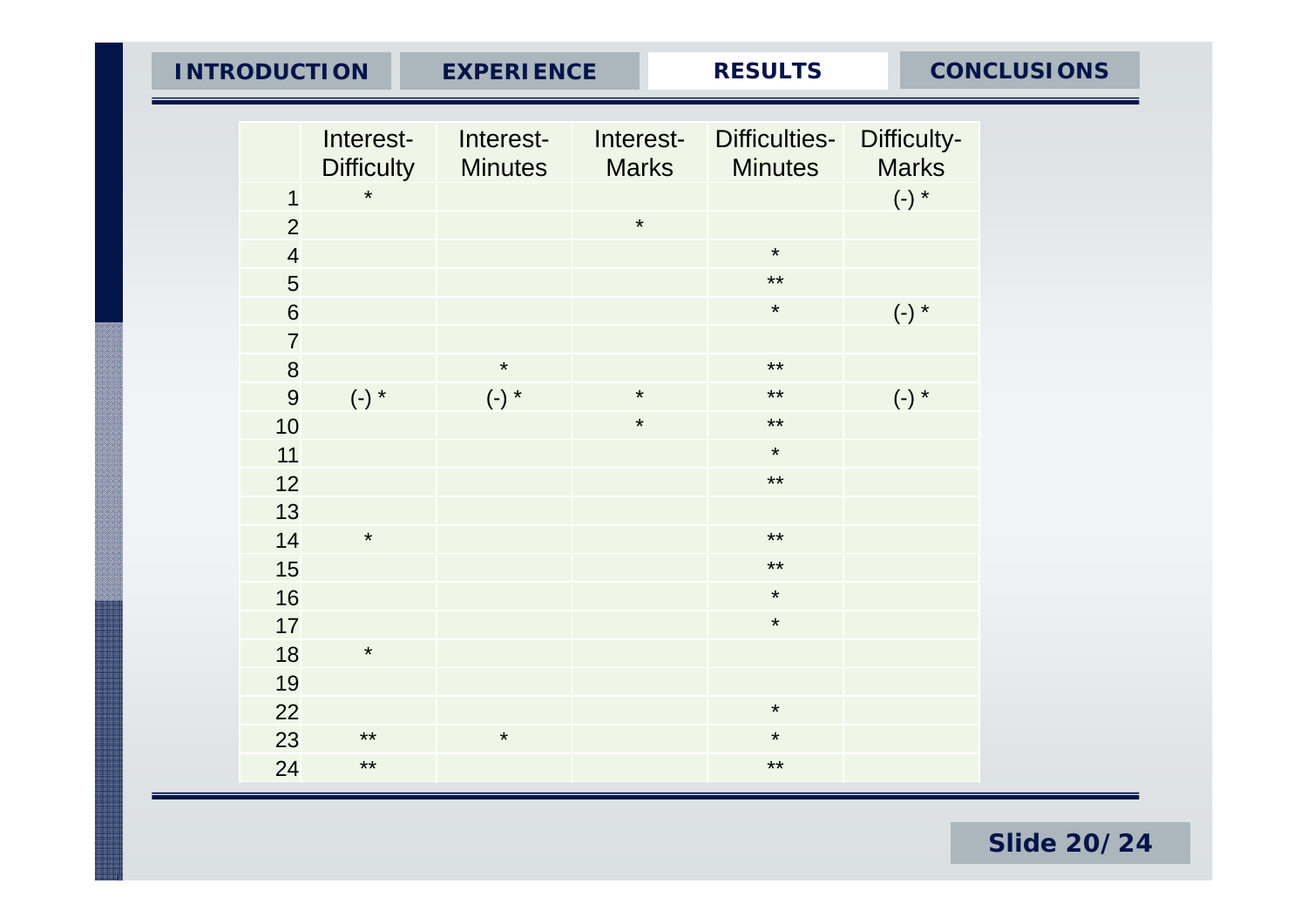![](_page_20_Figure_0.jpeg)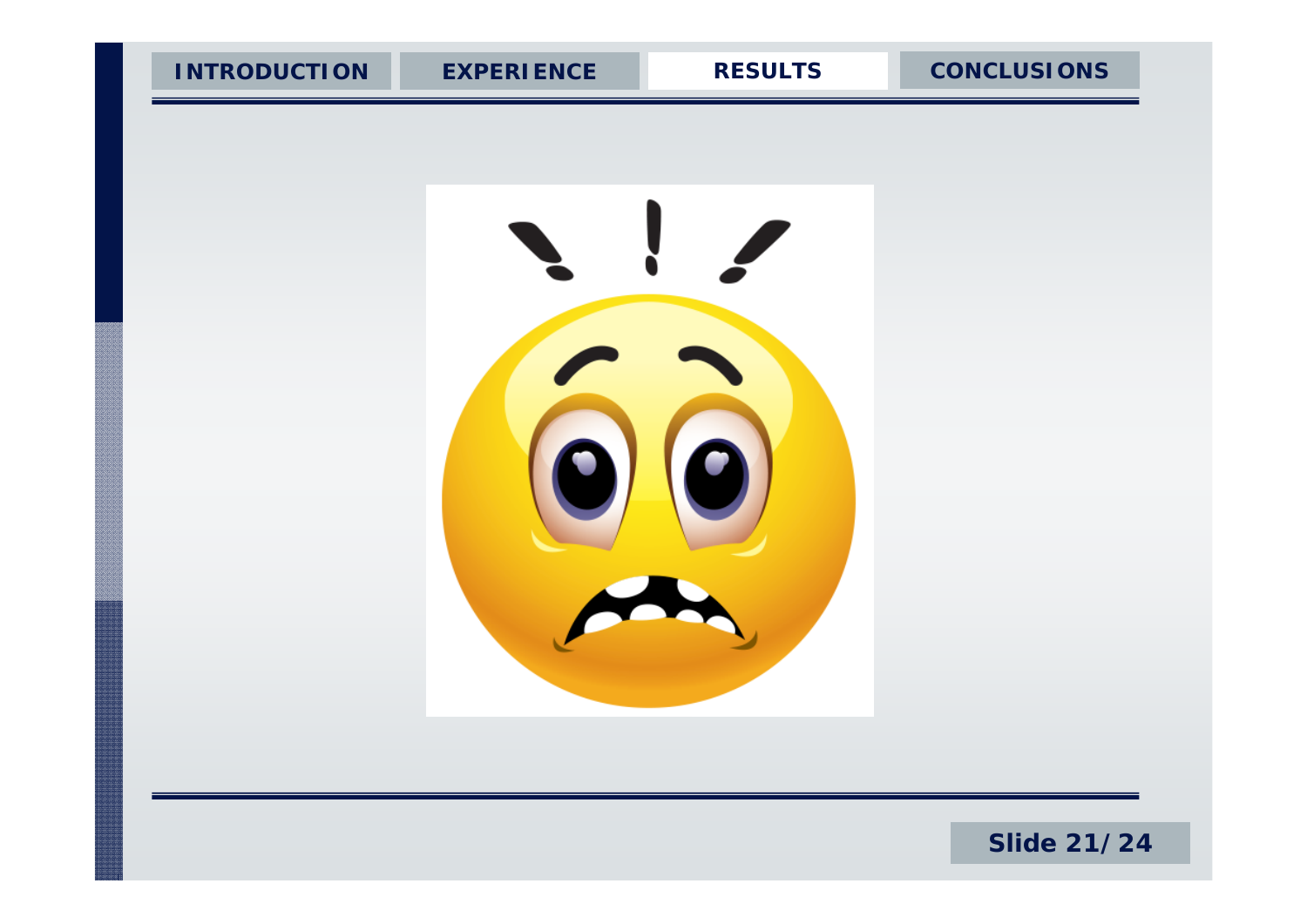![](_page_21_Figure_0.jpeg)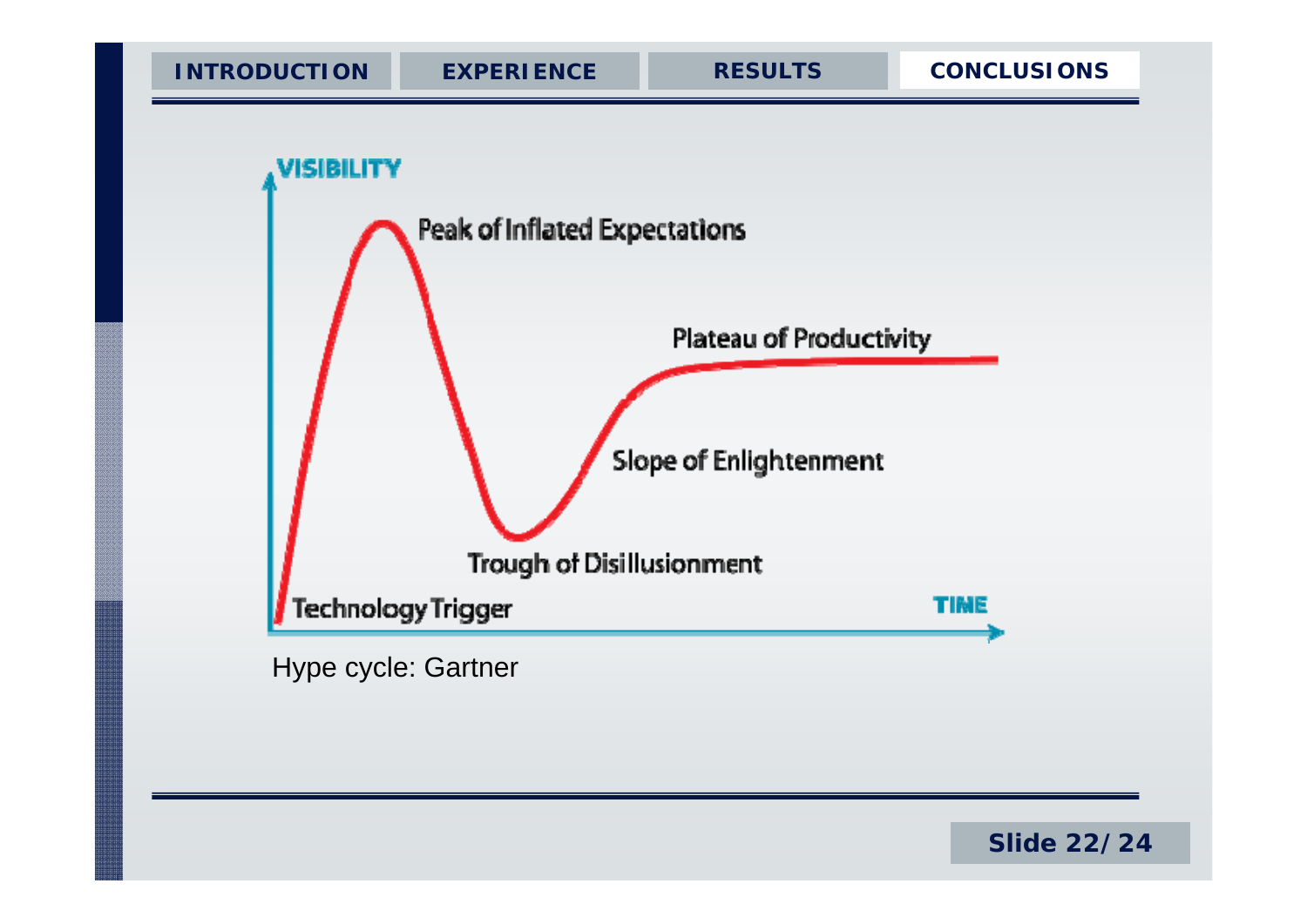![](_page_22_Figure_0.jpeg)